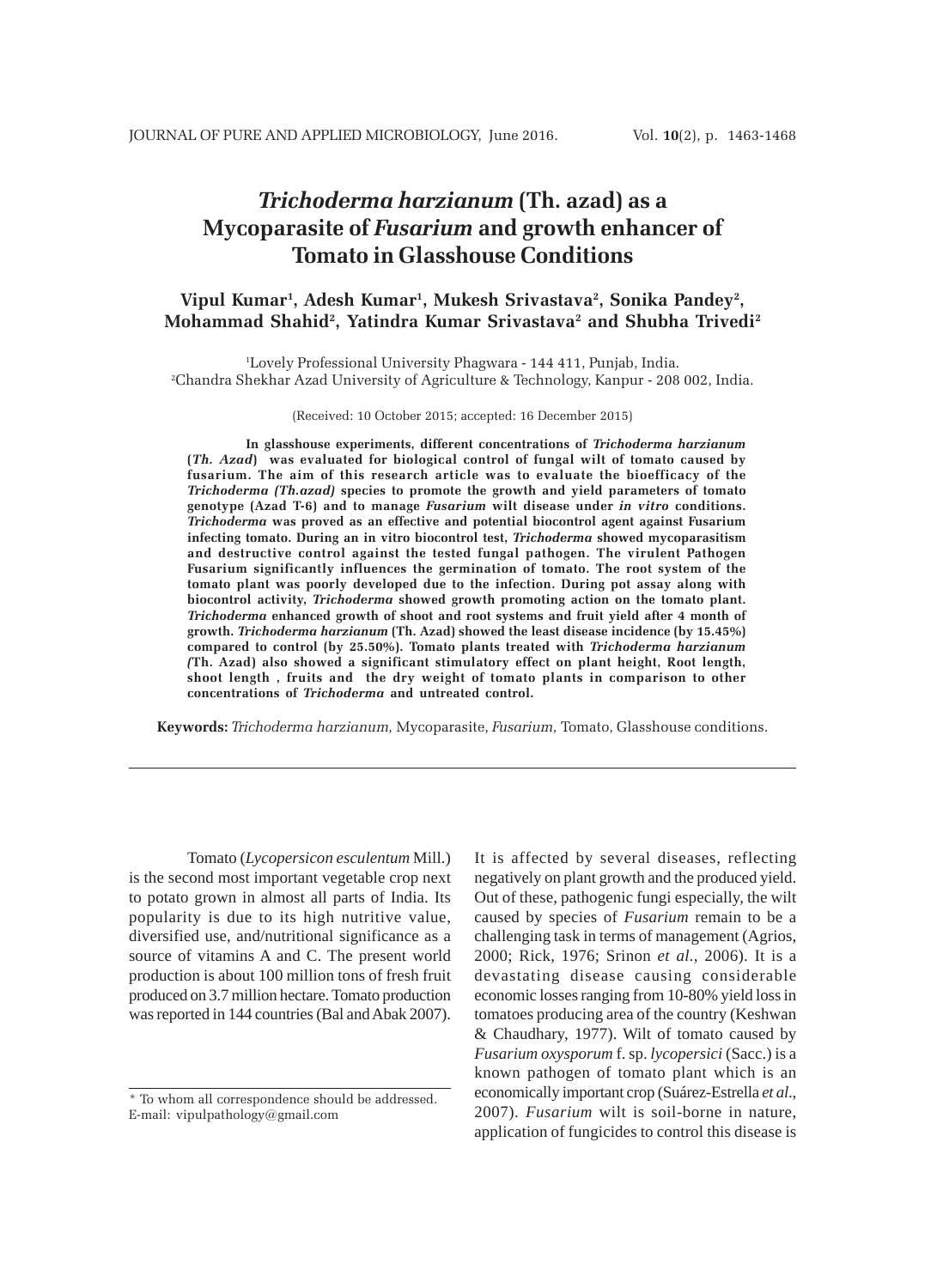not practical. Several reports have been proposed to control this fungal pathogen (Biondi *et al*., 2004; Ahmed, 2011). Currently, the most effective method in controlling tomato from fusarium wilt is mixing of tomato seeds with chemical fungicides. However, the regular use of chemical fungicides can be harmful to living organisms besides reduction of soil microorganisms (Lewis *et al*., 1996). In recent years biological control of soilborne plant pathogens using most promising biocontrol agent, using fungal and bacterial antagonists were applied to control tomato diseases (Hanafi 2003; Giotis *et al*. 2009). The genus *Trichoderma* has been described .Successful reductions of *Fusarium* wilt in many crops with application of different species of *Trichoderma* have been found. However, it is also reported that all the isolates of *Trichoderma* spp. are not equally effective in control of pathogen *in vitro* and *in vivo* conditions to control diseases. Therefore, specific isolates are needed for successful control of a particular pathogen. Therefore the objectives of the present study were to assess the ability of *Trichoderma* species in suppressing the populations of F.O.l in tomato under *in vitro* and *in vivo* conditions.

### **MATERIALS AND METHODS**

#### **Isolation and purification of pathogens**

Pathogenic fungal isolates, *Fusarium oxysporum* f. sp. *lycopersici* were isolated from tomato roots from vegetable farm of C.S.Azad University of Agriculture and technology Kanpur according to method described by Nelson *et al*. (1983). Tissue bits were surface sterilized with 1 per cent sodium hypochlorite for 5-10 min. and subsequently three washings with sterile distilled water. Then, they were placed on potato dextrose agar (PDA) medium separately and incubated at the laboratory conditions at  $25\pm 2$  °C for five days. The fungi were purified separately by transferring the tip of the mycelia into PDA slants and maintained as stock cultures for further studies . **Isolation and maintenance of fungal native antagonists from tomato rhizosphere soil**

Rhizosphere soil were obtained from tomato rhizosphere during the preliminary study according to methods described by Elad and Chet (1983) and Harman (2006). The identified

*Trichoderma* antagonists *viz*., *T. harzianum* were isolated by serial dilution technique using *Trichoderma* selective medium (TSM) and maintained in the PDA slants used for further studies.

#### *In vitro* **effect of** *Trichoderma* **antagonists against FOL pathogen**

In vitro antifungal activity of *Trichoderma* species against *Fusarium sp*. was tested on dual culturing method .Nine mm disc of ten days old fungal cultures were placed on PDA medium one cm away from the edge of the plate, separately. *Trichoderma* spp. (9 mm disc) was placed at opposite side of the Petri plate. Three replicated plates was maintained and incubated at 25±2 °C. Percent mycelium inhibition over control was calculated as per the formula.

 $I=C-T/C x100$ 

Where,

 $PI = Per$  cent inhibition over control

 $C =$  Growth of test pathogen with absence of antagonist (mm)

 $T =$  Growth of test pathogen with antagonist (mm) **Development of talc based formulation of** *Trichoderma* **spp**

The talc based formulation of *Trichoderma* was prepared according to the method described by Nine mm disc of *T. harzianum (Th.azad)* was inoculated into potato dextrose agrose medium and incubated at room temperature  $(28\pm 2\degree C)$  for 5 days. The mycelial mat was mixed with talc powder in 1:9 ratio and shade dried. Carboxy methyl cellulose (CMC) was added at the rate of 5 gram per kg used as sticker and for viability. The product was shade dried to 20 percent and packed in polypropylene bags and sealed.

# **Glass house experiment**

## **Soil infestation with the pathogen (F.o.l)**

Efficacy of *Trichoderma* to control the wilt disease was tested after transplanting of tomato seedlings into artificially made *Fusarium* infested soil described by Bell *et al.*, 1982 with minor modification. The earthen pots (25 cm diam.) were filled with artificially infested soil. The F.o.l culture was isolated from infected soil of tomato rhizosphere. Before the transplanting the seedling were dipped into *Trichoderma* bioformulation @ 5%, 10% and 20%, after that four seedling of tomato were transplanted into earthen pots in three replication. Then the pots were used to test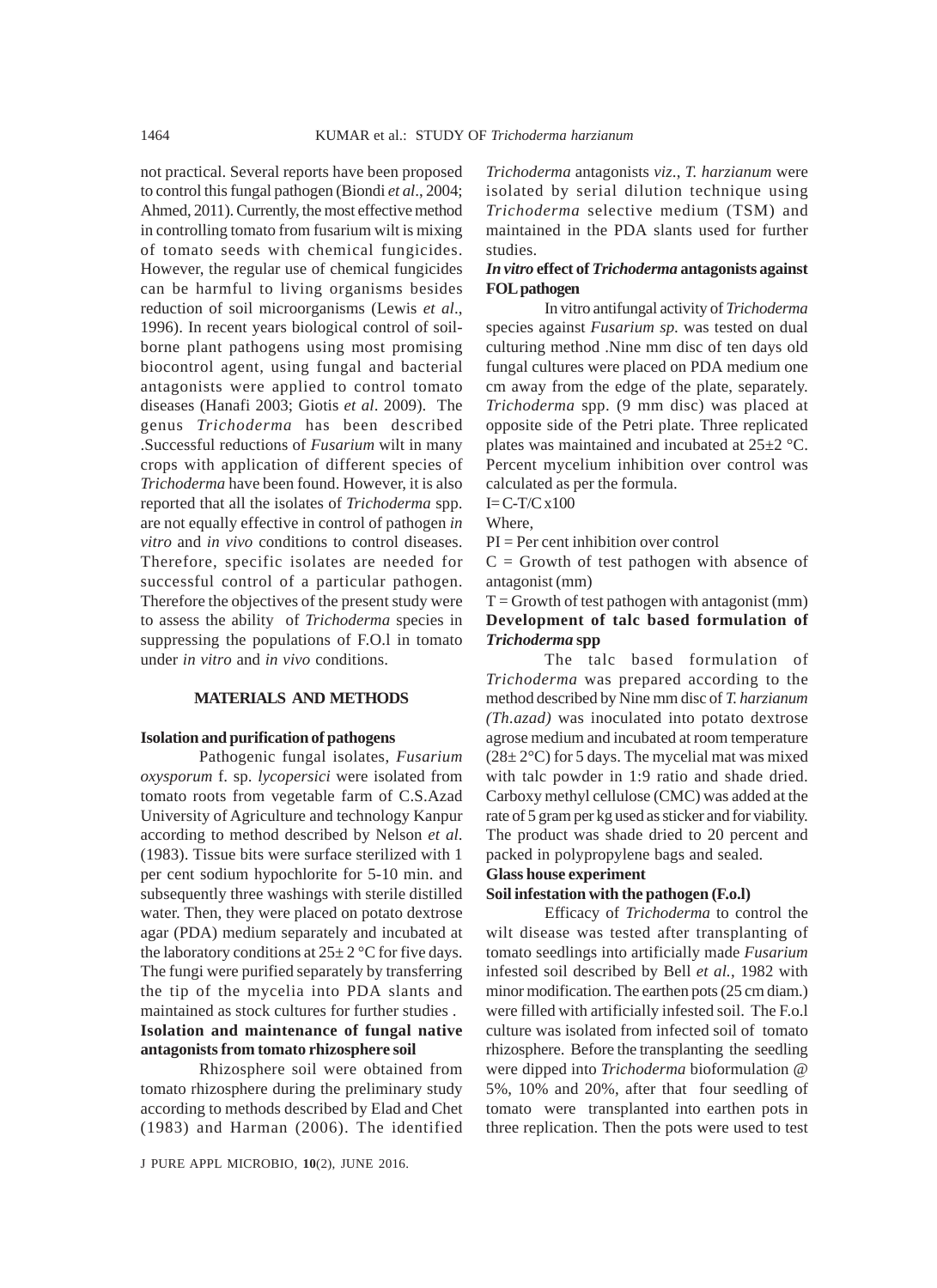the efficacy of *Trichoderma* to control *Fusarium* wilt of tomato.

#### **Pathogenicity test**

Pathogenicity test was conducted with tomato variety Azad T-6 under artificially inoculated conditions. Surface sterilized (0.1 percent formalin) earthen pots (15 cm diameter) were filled ( $@$  4 kg/pot) with autoclaved soil (3) consecutive sterilization for 3 days at 1.1 kg/cm2 for 1 h) were and inoculated (5 days prior to sowing) with 15 –days old inoculum ( $@$  5 g/kg soil) multiplied on sorghum/maize grains. Sorghum grains were water soaked for 12 h, strained and filled into 500ml conical flasks (250 g/flask). The flasks containing sorghum grains were autoclaved for 2 subsequent days at 1.1 kg/cm2 for 30 minutes and inoculated with 3-days old culture of four isolates of *Fusarium oxysporum f.sp. lycoperci* isolated from different locations*.* Inoculated flasks were incubated at  $25 \pm 1$ <sup>o</sup>C for 15 days. 4 seedling of Tomato variety azad T-6 were sown in each pot in circular form and observed for symptom development. For each treatment three replications were maintained. Re-isolations were made from the roots of diseased plants on PDA and identified under microscope, which confirms the fungus *F. oxysporum*. The representative isolate of an area showing similar disease incidence were selected for study.

#### **RESULTS**

#### **Evaluated indicators in the experiments**

Studied parameters were: rate of germination, root length, root dry weight, shoot length, yield and wilt incidence. In order to evaluate these parameters, after 30 days planting inside glasshouse, the plants were harvested and transported to the laboratory to measure.



**Fig. 1.** Antagonistic activity of *Trichoderma* against F.o.l

#### **Antagonistic activity**

It is clear that the *Trichoderma spp.* has the potential to control the fungal pathogen *Fusarium spp.* which causes the fungal disease to a larger extent. In vitro evaluation of antagonism of *Trichoderma* spp. against f.o.l*.* The highest inhibitory effect on growth of *Fusarium oxysporum* was achieved by *Trichoderma harzianum (Th.azad)* as 80% followed by *T. viride*, *T. virens* and *T. reesei* (76%,73%,72.50%) respectively.

## **Glass house experiments**

Biocontrol agent *T. harzianum* (Th. Azad) was assessed in glasshouse against tomato wilt artificially inoculated with *Fusarium oxysporum* f.sp*. lycopersici* under controlled conditions. The seedlings of tomato plants treated with 5%, 10% and 20% *Trichoderma* formulation. *T. harzianum* (5%) showed the highest germination percentage, plant height and yield per plant is spite of more root dry weight and root length in case of plants treated with Th. (10%) formulation.

# **Pathogenicity test**

The results from the Table-1 clearly indicates that all *F.o.l.* isolates were pathogenic on susceptible tomato. Plants dead due to wilt incidence ranged from 37.5 to 58.3 percent in different isolates. Therefore isolate no. 1 (isolated from C.S.A. kanpur) proved to be highly virulent which was used in further studies.

## **DISCUSSION**

Many soil borne fungal disease have been successfully controlled by use of antagonistic micro organism (Chet *et al.,* 1987) .The result of the experiment revealed that seedling treatment of *T. harzianum* was found more effective in enhancing the growth and suppress the wilt disease incidence and also seedling treatment of *T.*



**Fig. 2.** Tomato Fusarium rot symptoms

J PURE APPL MICROBIO*,* **10**(2), JUNE 2016.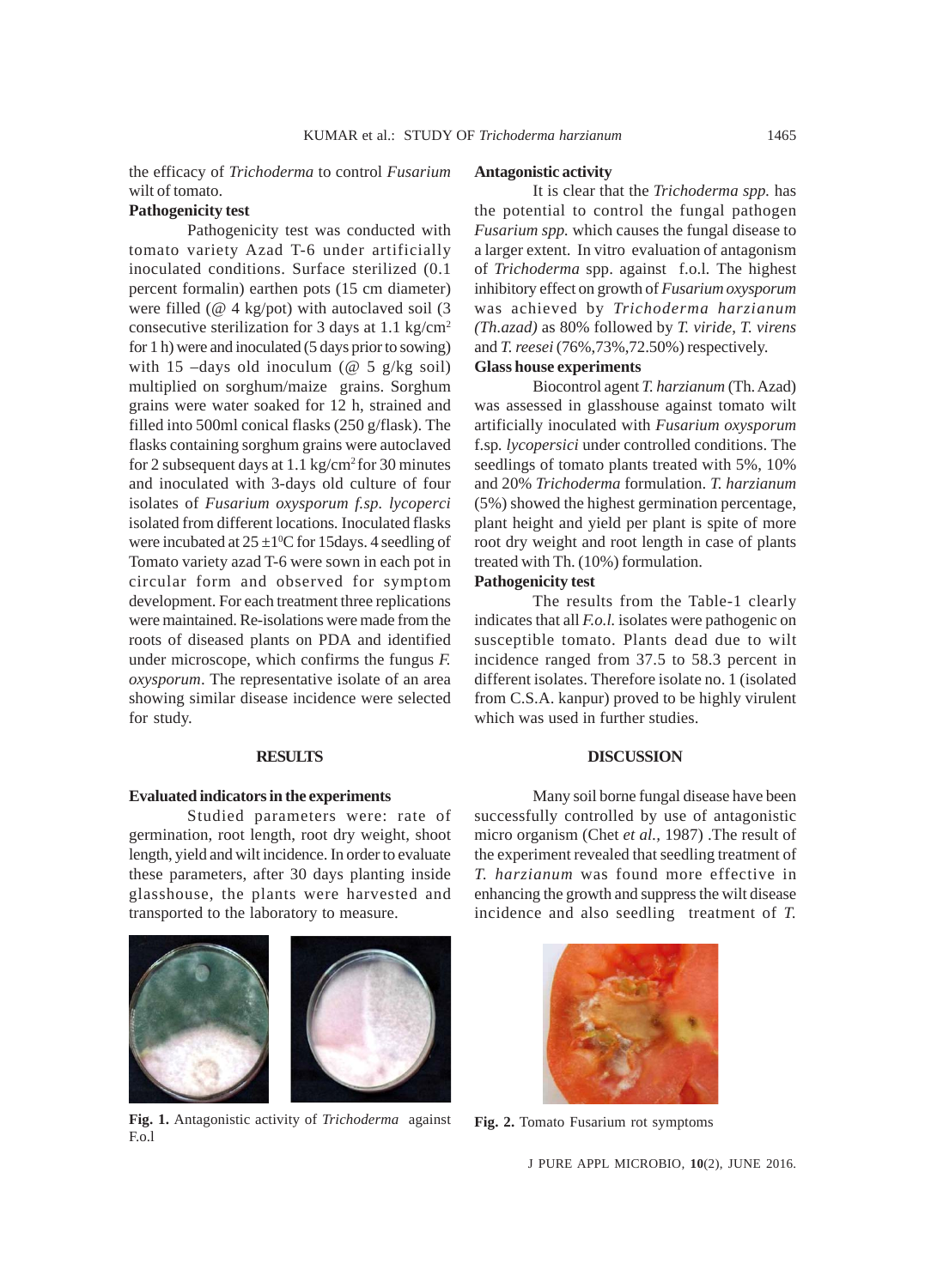

**Fig. 3.** Effect of *Trichoderma harzianum (Th. Azad)*

*harzianum* was most effective and significantly improved plant growth and reduced the disease incidence. There findings are in agreement with those of several workers (Chet, 1987; Chang *et al*. 2002). *Trichoderma* spp, are free-living fungi that are common in soil and root ecosystems (Thangavelu *et al.,*2004). It can be efficiently used as spores (especially, conidia), which are more tolerant to adverse environmental conditions during product formulation and field use, in

**Table 1.** Effect of *Trichoderma harzianum (Th. azad)* on germination and plant height and disease incidence in *Fusarium* inoculated tomato plants under glass house conditions (pot experiment)

| Treatments                                                                              | germinated |                |                | No. of plants Germination Plant height<br>$%$ age<br>(cm) |          |                | Avg.           | dry            | Root Root<br>length (per pot) disease |              | Yield Per cent |                |
|-----------------------------------------------------------------------------------------|------------|----------------|----------------|-----------------------------------------------------------|----------|----------------|----------------|----------------|---------------------------------------|--------------|----------------|----------------|
|                                                                                         | R1         | R <sub>2</sub> | R <sub>3</sub> |                                                           | R1       | R <sub>2</sub> | R <sub>3</sub> |                | weight (cm)<br>(g)                    |              | (g)            | incidence      |
| T <sub>1</sub> Sterilized soil (Control)<br>$T2$ Sterilized soil +<br>$F.o.l + Th (5%)$ | 3<br>4     | 3<br>4         | 3<br>4         | 75<br>100                                                 | 25<br>46 | 29<br>42       | 23<br>39       | 25.60<br>42.30 | 1.40<br>1.53                          | 17.6<br>15.8 | 1029<br>1196   | 25.50<br>15.45 |
| $T_{2}$ Sterilized soil +<br>$F.o.l+Th(10%)$                                            | 2          | 4              | 3              | 75                                                        | 39       | 35             | 38             | 24.33          | 2.03                                  | 16.0         | 1122           | 18.33          |
| $T_{A}$ Sterilized soil +<br>$F. o.l+Th(20%)$                                           | 3          | $\overline{4}$ | 3              | 83.3                                                      | 21       | 25             | 23             | 23.00          | 2.90                                  | 15.5         | 1181           | 21.50          |

| Treatments                                          | Code |    |                |                | No. of plants germinated | Plants dead   | Plants          |         |
|-----------------------------------------------------|------|----|----------------|----------------|--------------------------|---------------|-----------------|---------|
|                                                     | No.  | R1 | R2             | R <sub>3</sub> | Avg.                     | Germination % | due to wiltdead | $(\% )$ |
| $T, F.o. l$ (isolated no. 1)                        |      | 4  | $\overline{4}$ | 4              | 4                        | 80.0          |                 | 58.3    |
| $T$ , <i>F.o.l</i> (isolated no. 2)                 |      | 3  | 2              | 3              | 2.66                     | 53.2          | 3               | 37.5    |
| $T$ <sub>3</sub> <i>F.o.l</i> (isolated no. 3)      |      | 3  | 2              | 5              | 3.33                     | 66.6          | 5               | 50.0    |
| $T_{A}$ Fo.l. (isolated no. 4)<br>$CD @ 5\%$<br>SD. |      | 3  | 4              | 4              | 3.66                     | 73.2          | 6               | 54.5    |

**Table 2.** Pathogenicity Test of *Fusarium* (in tomato)

**Table 3.** *In vitro* screening of bacterial native antagonists against the radial mycelial growth *F. oxysporum* f. sp*. lycopersici*

| Name of Bioagent      | Average mycelial<br>growth(mm) | %Inhibition<br>growth(mm) |  |  |
|-----------------------|--------------------------------|---------------------------|--|--|
| Trichoderma harzianum | 45                             | 80                        |  |  |
| Trichoderma viride    | 54                             | 76                        |  |  |
| Trichoderma virens    | 60                             | 73                        |  |  |
| Trichoderma reesei    | 90                             | 72.50                     |  |  |

J PURE APPL MICROBIO*,* **10**(2), JUNE 2016.

contrast to their mycelial and chlamydospore forms as microbial propagules (Amsellem *et al.,* 1999). However, the presence of a mycelial mass is also a key component for the production of antagonistic metabolites (Benhamou and Chet, 1993, Yedidia *et al.,* 2000). Several reports indicate that *Trichoderma* species can effectively suppress *Fusarium* wilt pathogens (Sivan *et al.,* 1986).*T. harzianum* has multiple mechanisms of action, including coparasitism via production of chitinases, ²-1-3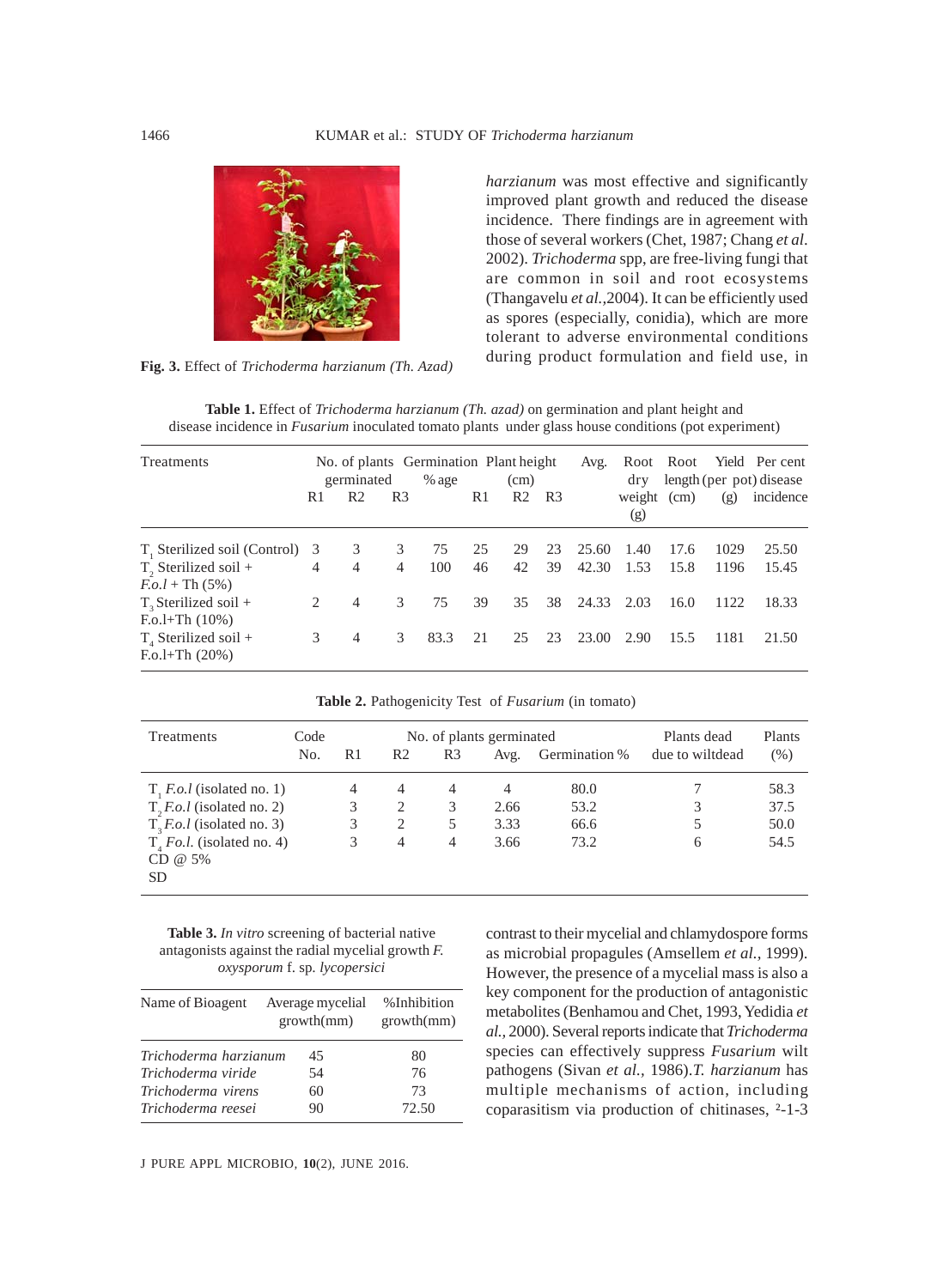glucanases and ²-1-4 glucanases, antibiotics, competition, solubilisation of inorganic plant nutrients, induced resistance and inactivation of the pathogen's enzymes involved in the infection process (Altomare, *etal.,*1999, Elad and Kapat, 1999). Raghuchander *et al.* (1999) reported that *T. viride* were equally effective in reducing the wilt incidence. In present study, the better efficacy was observed in treatments including *T. harzianum*. Therefore, combination of *Trichoderma* spp. provided better disease control than alone isolates against *Fusarium*.

#### **CONCLUSION**

The current study assures the efficiency of *Trichoderma* as biocontrol agents against fungal soil pathogens and indicates the need of production and development of *Trichoderma* based biocontrol agents to serve as a model for environment friendly biocontrol agent. Biocontrol agent *T. harzianum* (Th. Azad) was assessed in glasshouse against tomato wilt artificially inoculated with *Fusarium oxysporum* f.sp*. lycopersici* under controlled conditions. The seedlings of tomato plants treated with 5%, 10% and 20% *Trichoderma* formulation. *T. harzianum* (5%) showed the highest germination percentage, plant height and yield per plant is spite of more root dry weight and root length in case of plants treated with Th. (10%) formulation. The present evaluation thus gave clear indication that the Strain of *T. harzianum* (Th.azad) isolated from tomato rhizosphere are strong antagonists, which can be effectively used in the management of tomato wilt. Combination of seedling dip and soil application appears to be most effective.

## **ACKNOWLEDGMENTS**

The authors are grateful for the financial support granted by the Indian Council of Agriculture Research (ICAR) Govt. of India under the Niche Area of Excellence on "Exploration and Exploitation of *Trichoderma* as an antagonist against soil borne pathogens" running in the Biocontrol Laboratory, Department of Plant Pathology, C.S.A. University of Agriculture and Technology, Kanpur, India.

#### **REFERENCES**

- 1. Bal U., Abak K. Haploidy in tomato (*Lycopersicon esculen-tum* Mill.): a critical review. *J. Euphytica*, 2007; **158** (1–2): 1–9.
- 2. Hanafi A. 2003. Integrated Production and Protection in Green-house Tomato in Morocco. p. 192–197. In: "Tomate Sous Abri" Scientific Publication of CTIFL. 2003. Editions Centre Technique Interprofessionnel des Fruits et Légumes, 232 pp.
- 3. Giotis C., Markelou E., Theodoropoulou A., Toufexi E., Hodson R., Shotton P., Shiel R., Cooper J., Leifert C. Effect of soil amendments and biological control agents (BCAs) on soilborne root disease caused by *Pyrenochaetu lycopersici* and *Verticillium albo-atrum* in organic greenhouse tomato production systems. *Eur. J. Plant Pathol.,* 2009; **123**: 387–400.
- 4. Nelson P.E., Toussoun T.A. and Marasas, W.F. Fusarium sp.: An illustrated manual for identification. Pennsylvania St. Press Univ.Park, 1983; pp: 193.
- 5. Elad, Y. and I. Chet, Improved selective mediumfor isolation of *Trichoderma* or *Fusarium* sp.*Phytoparasitica,* 1983; **11**: 55-58.
- 6. Suárez-Estrella F, Vargas-Garcia C, Lopez MJ, Capel C, Moreno J. Antagonistic activity of bacteria and fungi from horticulturalcompost against *Fusarium oxysporum* f. sp *melonis*. *Crop Prot.,* 2007; **26**: 46-53.
- 7. Biondi N, Piccardi R, Margheri MC, Rodolfi L, Smith GD, Tredici MR. Evaluation of *Nostoc* strain ATCC 53789 as a potentialsource of natural pesticides. *Appl. Environ. Microbiol.,* 2004; **70**: 3313-3320.
- 8. Ahmed M. Management of Fusarium wilt of tomato by soilamendment with *Trichoderma koningii* and a white sterile fungus. *Indian J. Res.,* 2011; **5**: 35-38.
- 9. Lewis JA, Lumsden RD, Locke JC. Biocontrol of damping-offdiseases caused by *Rhizoctonia solani* and *Pythium ultimum* withalginate prills of *Gliocladium virens*, *Trichoderma hamatum* andvarious food bases. *Biocontrol Sci.Technol,* 1996; **6**: 163-173.
- 10. Kesavan, V. and B. Chaudhary. Screening for resistance to *Fusarium* wilt of tomato. *SABRO J*., 1977; **9**: 51-65.
- 11. Chet, I. *Trichoderma* application, mode of actionand potential as a biocontrol agent of soil borne plantpathogenic fungi. In: (Chet, I. ed.). *Innovative approaches to plant diseases control.* John Wiley and Sons,New York 1987.
- 12. Chen, C., Belanger, R., Behamou, N. and Paulitz,

J PURE APPL MICROBIO*,* **10**(2), JUNE 2016.